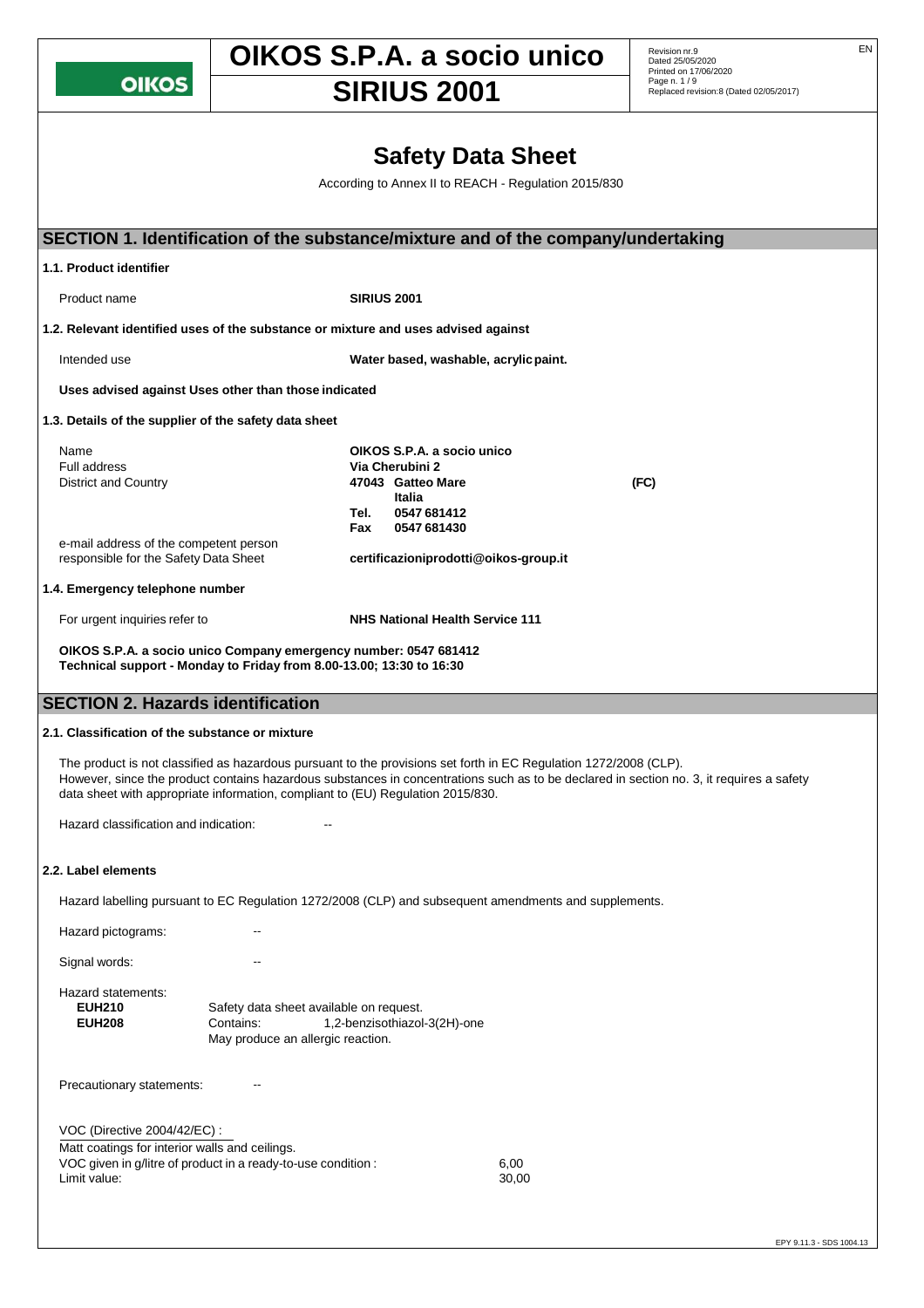

**OIKOS S.P.A. a socio unico** Revision nr.9

**SIRIUS 2001** Page n. 2/9 **SIRIUS** 2001

## **SECTION 2. Hazards identification** ... / >>

#### **2.3. Other hazards**

On the basis of available data, the product does not contain any PBT or vPvB in percentage greater than 0,1%.

## **SECTION 3. Composition/information on ingredients**

#### **3.2. Mixtures**

| Contains:      |                                  |                                                                                                                                                   |
|----------------|----------------------------------|---------------------------------------------------------------------------------------------------------------------------------------------------|
| Identification | $x =$ Conc. $%$                  | Classification 127212008 (CLP)                                                                                                                    |
|                | 1.2-benzisothiazol-3(2H)-one     |                                                                                                                                                   |
| CAS            | 2634-33-5<br>$0.01 \le x < 0.03$ | Acute Tox. 2 H330, Acute Tox. 4 H302, Eye Dam. 1 H318, Skin Irrit. 2 H315.<br>Skin Sens. 1 H317, Aquatic Acute 1 H400 M=1, Aquatic Chronic 2 H411 |

*EC 220-120-9 INDEX 613-088-00-6 Reg. no. 01-2120761540-60*

The full wording of hazard (H) phrases is given in section 16 of the sheet.

## **SECTION 4. First aid measures**

#### **4.1. Description of first aid measures**

Not specifically necessary. Observance of good industrial hygiene is recommended.

#### **4.2. Most important symptoms and effects, both acute and delayed**

Specific information on symptoms and effects caused by the product are unknown.

#### **4.3. Indication of any immediate medical attention and special treatment needed**

Information not available

## **SECTION 5. Firefighting measures**

#### **5.1. Extinguishing media**

SUITABLE EXTINGUISHING EQUIPMENT The extinguishing equipment should be of the conventional kind: carbon dioxide, foam, powder and water spray. UNSUITABLE EXTINGUISHING EQUIPMENT None in particular.

#### **5.2. Special hazards arising from the substance or mixture**

HAZARDS CAUSED BY EXPOSURE IN THE EVENT OF FIRE Do not breathe combustion products.

#### **5.3. Advice for firefighters**

#### GENERAL INFORMATION

Use jets of water to cool the containers to prevent product decomposition and the development of substances potentially hazardous for health. Always wear full fire prevention gear. Collect extinguishing water to prevent it from draining into the sewer system. Dispose of contaminated water used for extinction and the remains of the fire according to applicable regulations. SPECIAL PROTECTIVE EQUIPMENT FOR FIRE-FIGHTERS

Normal fire fighting clothing i.e. fire kit (BS EN 469), gloves (BS EN 659) and boots (HO specification A29 and A30) in combination with self-contained open circuit positive pressure compressed air breathing apparatus (BS EN 137).

## **SECTION 6. Accidental release measures**

#### **6.1. Personal precautions, protective equipment and emergency procedures**

Use breathing equipment if fumes or powders are released into the air. These indications apply for both processing staff and those involved in emergency procedures.

#### **6.2. Environmental precautions**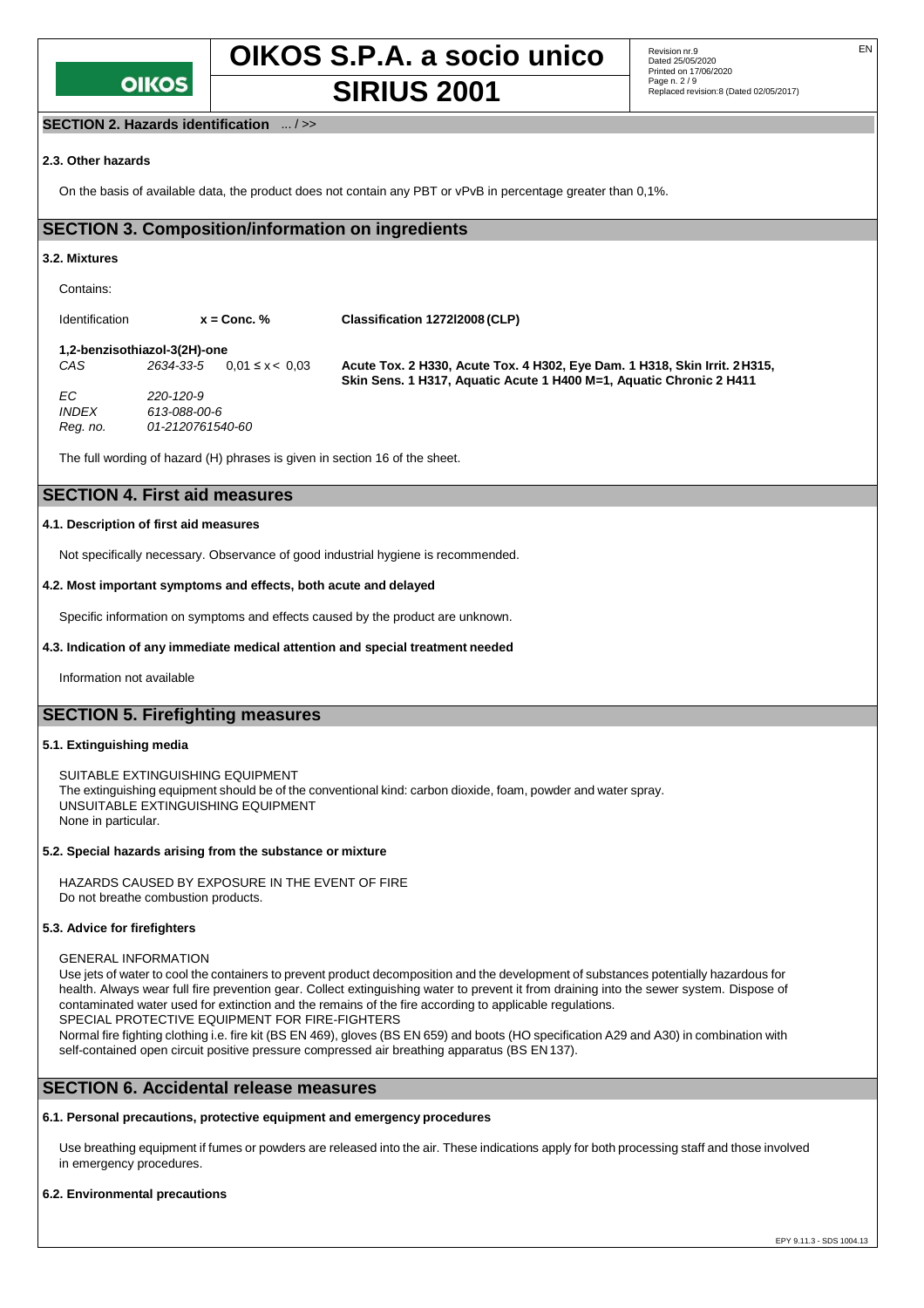**OIKOS S.P.A. a socio unico** Revision nr.9

# **SIRIUS 2001** Page n. 3/9 **SIRIUS** 2001

#### **SECTION 6. Accidental release measures** ... / >>

The product must not penetrate into the sewer system or come into contact with surface water or ground water.

#### **6.3. Methods and material for containment and cleaning up**

Confine using earth or inert material. Collect as much material as possible and eliminate the rest using jets of water. Contaminated material should be disposed of in compliance with the provisions set forth in point 13.

#### **6.4. Reference to other sections**

Any information on personal protection and disposal is given in sections 8 and 13.

## **SECTION 7. Handling and storage**

#### **7.1. Precautions for safe handling**

Before handling the product, consult all the other sections of this material safety data sheet. Avoid leakage of the product into the environment. Do not eat, drink or smoke during use.

#### **7.2. Conditions for safe storage, including any incompatibilities**

Keep the product in clearly labelled containers. Keep containers away from any incompatible materials, see section 10 for details.

#### **7.3. Specific end use(s)**

Information not available

## **SECTION 8. Exposure controls/personal protection**

### **8.1. Control parameters**

|                                        |                                                 |                      |          |         | 1,2-benzisothiazol-3(2H)-one |       |           |         |          |  |
|----------------------------------------|-------------------------------------------------|----------------------|----------|---------|------------------------------|-------|-----------|---------|----------|--|
|                                        | <b>Predicted no-effect concentration - PNEC</b> |                      |          |         |                              |       |           |         |          |  |
| Normal value in fresh water            |                                                 |                      |          |         |                              | 4,03  | $\mu$ g/l |         |          |  |
| Normal value in marine water           |                                                 |                      |          |         |                              | 403   | ng/l      |         |          |  |
| Normal value for fresh water sediment  |                                                 |                      |          |         |                              | 49,9  | µg/kg     |         |          |  |
| Normal value for marine water sediment |                                                 |                      |          |         |                              | 4,99  | µg/kg     |         |          |  |
|                                        | Normal value of STP microorganisms              |                      |          |         |                              |       | 1.03      | mq/1    |          |  |
|                                        | Health - Derived no-effect level - DNEL I DMEL  |                      |          |         |                              |       |           |         |          |  |
|                                        |                                                 | Effects on consumers |          |         | <b>Effects on workers</b>    |       |           |         |          |  |
|                                        | Route of exposure                               | Acute                | Acute    | Chronic | Chronic                      | Acute | Acute     | Chronic | Chronic  |  |
|                                        |                                                 | local                | systemic | local   | systemic                     | local | systemic  | local   | systemic |  |
|                                        | Inhalation                                      |                      |          |         | 1,2                          |       |           |         | 6,81     |  |
|                                        |                                                 |                      |          |         | mg/m3                        |       |           |         | mg/m3    |  |
|                                        | <b>Skin</b>                                     |                      |          |         | 345                          |       |           |         | 966      |  |
|                                        |                                                 |                      |          |         | ug/kg bw/d                   |       |           |         | µg/kg    |  |
|                                        |                                                 |                      |          |         |                              |       |           |         | bw/d     |  |

VND = hazard identified but no DNEL/PNEC available ; NEA = no exposure expected ; NPI = no hazard identified.

#### **8.2. Exposure controls**

As the use of adequate technical equipment must always take priority over personal protective equipment, make sure that the workplace is well aired through effective local aspiration.

When choosing personal protective equipment, ask your chemical substance supplier for advice.

Personal protective equipment must be CE marked, showing that it complies with applicable standards.

HAND PROTECTION

Protect hands with category III work gloves (see standard EN 374).

The following should be considered when choosing work glove material: compatibility, degradation, failure time and permeability. The work gloves' resistance to chemical agents should be checked before use, as it can be unpredictable. The gloves' wear time depends on the duration and type of use.

SKIN PROTECTION

Wear category I professional long-sleeved overalls and safety footwear (see Regulation 2016/425 and standard EN ISO 20344). Wash body with soap and water after removing protective clothing.

EYE PROTECTION

Wear airtight protective goggles (see standard EN 166).

RESPIRATORY PROTECTION

If the threshold value (e.g. TLV-TWA) is exceeded for the substance or one of the substances present in the product, use a mask with a type B filter whose class (1, 2 or 3) must be chosen according to the limit of use concentration. (see standard EN 14387). In the presence of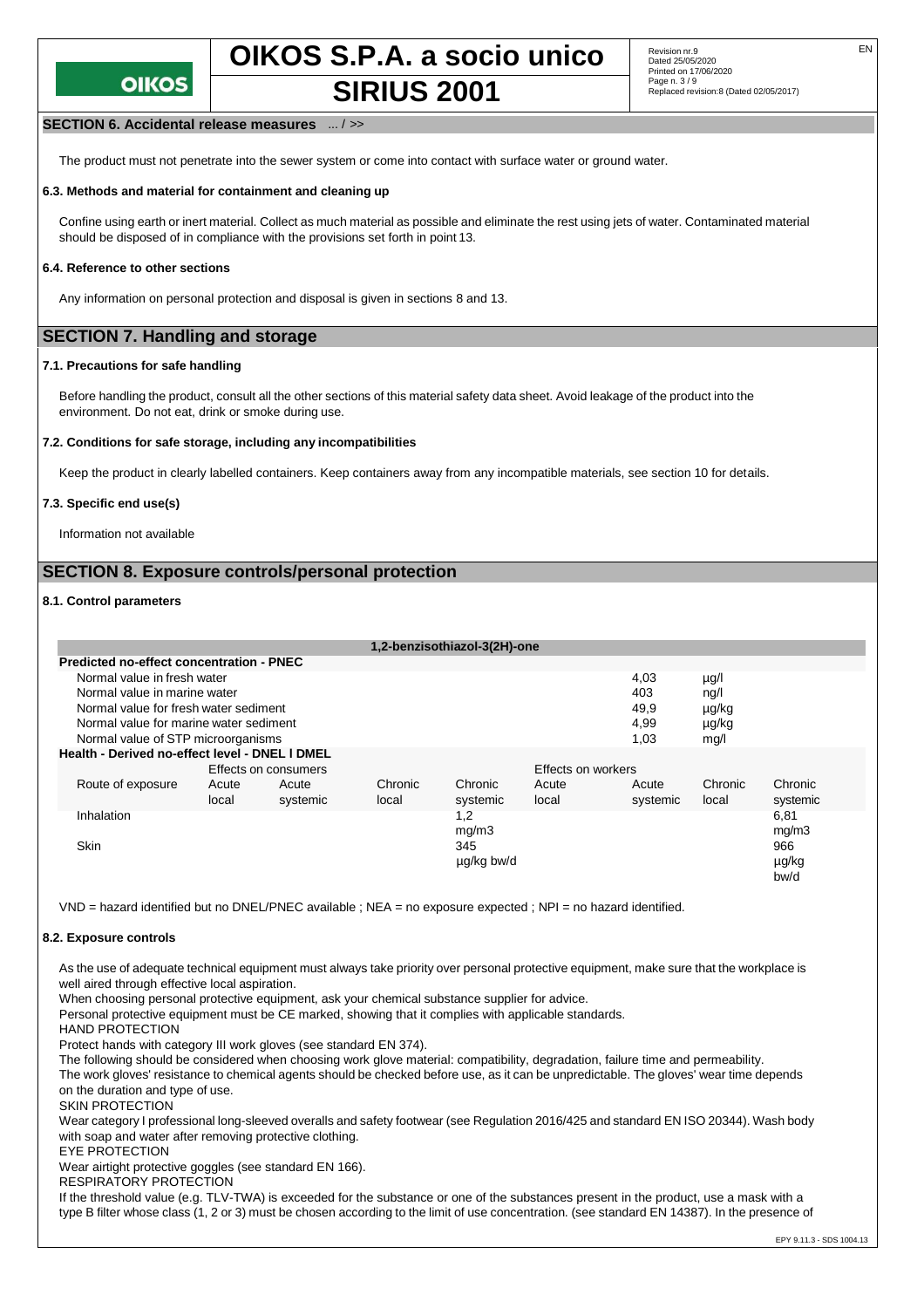

**OIKOS S.P.A. a socio unico** Revision nr.9 **SIRIUS 2001** Page n. 4/9 **SIRIUS** 2001

#### **SECTION 8. Exposure controls/personal protection**

gases or vapours of various kinds and/or gases or vapours containing particulate (aerosol sprays, fumes, mists, etc.) combined filters are required.Respiratory protection devices must be used if the technical measures adopted are not suitable for restricting the worker's exposure to the threshold values considered. The protection provided by masks is in any case limited. If the substance considered is odourless or its olfactory threshold is higher than the corresponding TLV-TWA and in the case of an emergency, wear open-circuit compressed air breathing apparatus (in compliance with standard EN 137) or external air-intake breathing apparatus (in compliance with standard EN 138). For a correct choice of respiratory protection device, see standard EN 529.

#### ENVIRONMENTAL EXPOSURE CONTROLS

The emissions generated by manufacturing processes, including those generated by ventilation equipment, should be checked to ensure compliance with environmental standards.

## **SECTION 9. Physical and chemical properties**

#### **9.1. Information on basic physical and chemical properties**

| <b>Properties</b>                      |        | Value            | Information |
|----------------------------------------|--------|------------------|-------------|
| Appearance                             |        | pasty liquid     |             |
| Colour                                 |        | white            |             |
| Odour                                  |        | Feeble           |             |
| Odour threshold                        |        | Not available    |             |
| рH                                     |        | $8-9$            |             |
| Melting point / freezing point         |        | Not available    |             |
| Initial boiling point                  | $\geq$ | °C<br>100        |             |
| Boiling range                          |        | Not available    |             |
| Flash point                            |        | Not applicable   |             |
| <b>Evaporation Rate</b>                |        | Not available    |             |
| Flammability of solids and gases       |        | not flammable    |             |
| Lower inflammability limit             |        | Not applicable   |             |
| Upper inflammability limit             |        | Not applicable   |             |
| Lower explosive limit                  |        | Not applicable   |             |
| Upper explosive limit                  |        | Not applicable   |             |
| Vapour pressure                        |        | Not available    |             |
| Vapour density                         |        | Not available    |             |
| Relative density                       |        | 1.6              |             |
| Solubility                             |        | Mixable in water |             |
| Partition coefficient: n-octanol/water |        | Not available    |             |
| Auto-ignition temperature              |        | Not applicable   |             |
| Decomposition temperature              |        | Not available    |             |
| Viscosity                              |        | 20000 cps        |             |
| <b>Explosive properties</b>            |        | not applicable   |             |
| Oxidising properties                   |        | not applicable   |             |

#### **9.2. Other information**

Information not available

#### **SECTION 10. Stability and reactivity**

#### **10.1. Reactivity**

There are no particular risks of reaction with other substances in normal conditions of use.

#### **10.2. Chemical stability**

The product is stable in normal conditions of use and storage.

#### **10.3. Possibility of hazardous reactions**

No hazardous reactions are foreseeable in normal conditions of use and storage.

#### **10.4. Conditions to avoid**

None in particular. However the usual precautions used for chemical products should be respected.

#### **10.5. Incompatible materials**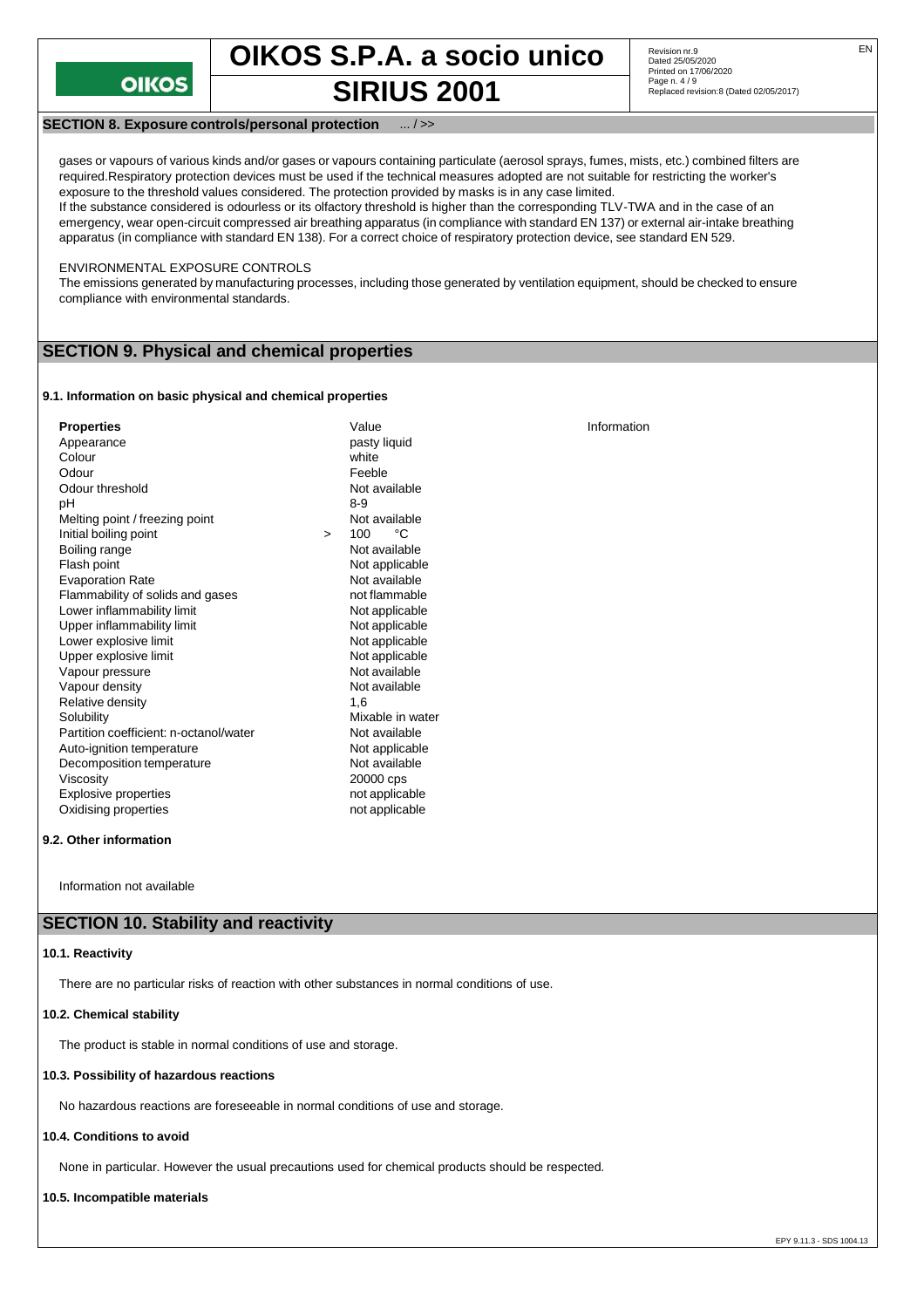**SECTION 10. Stability and reactivity** ... / >>

Information not available

#### **10.6. Hazardous decomposition products**

Information not available

## **SECTION 11. Toxicological information**

In the absence of experimental data for the product itself, health hazards are evaluated according to the properties of the substances it contains, using the criteria specified in the applicable regulation for classification. It is therefore necessary to take into account the concentration of the individual hazardous substances indicated in section 3, to evaluate the toxicological effects of exposure to the product.

#### **11.1. Information on toxicological effects**

Metabolism, toxicokinetics, mechanism of action and other information

Information not available

Information on likely routes of exposure

Information not available

Delayed and immediate effects as well as chronic effects from short and long-term exposure

Information not available

Interactive effects

Information not available

#### ACUTE TOXICITY

LC50 (Inhalation) of the mixture: Not classified (no significant component)

1,2-benzisothiazol-3(2H)-one LD50 (Oral) > 490 mg/kg bw 490-670 (rat) LD50 (Dermal) 2000 mg/kg bw (rat)

LD50 (Oral) of the mixture:  $\begin{array}{c} \text{LD50 (Oeral) of the mixture:} \\ \text{LD50 (Dermal) of the mixture:} \end{array}$ Not classified (no significant component)

SKIN CORROSION / IRRITATION

Does not meet the classification criteria for this hazard class

SERIOUS EYE DAMAGE / IRRITATION

Does not meet the classification criteria for this hazard class

#### RESPIRATORY OR SKIN SENSITISATION

May produce an allergic reaction. Contains: 1,2-benzisothiazol-3(2H)-one

GERM CELL MUTAGENICITY

Does not meet the classification criteria for this hazard class

#### CARCINOGENICITY

Does not meet the classification criteria for this hazard class

REPRODUCTIVE TOXICITY

Does not meet the classification criteria for this hazard class

STOT - SINGLE EXPOSURE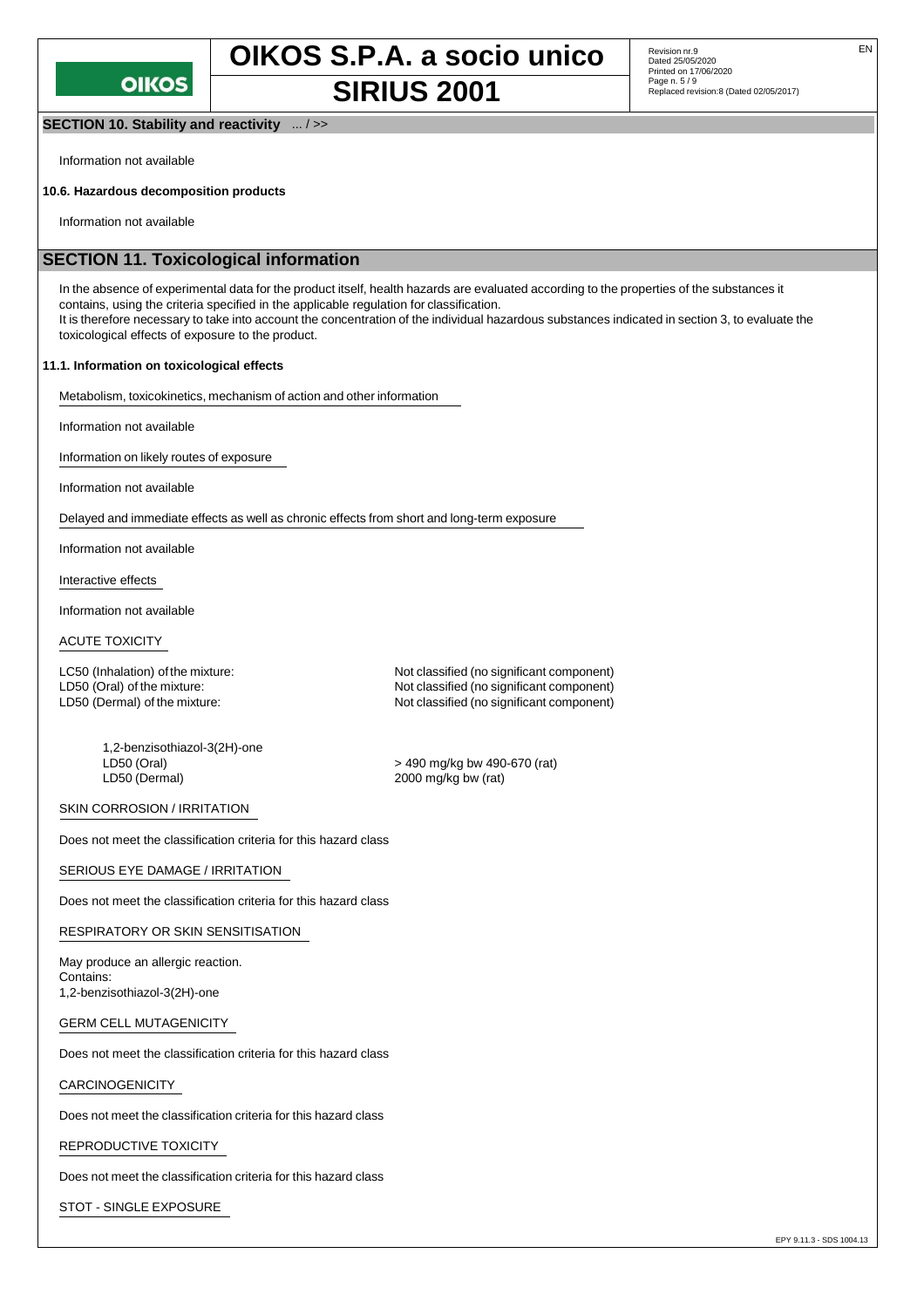## **SECTION 11. Toxicological information** ... / >>

Does not meet the classification criteria for this hazard class

#### STOT - REPEATED EXPOSURE

Does not meet the classification criteria for this hazard class

#### ASPIRATION HAZARD

Does not meet the classification criteria for this hazard class

## **SECTION 12. Ecological information**

No specific data are available for this product. Handle it according to good working practices. Avoid littering. Do not contaminate soil and waterways. Inform the competent authorities, should the product reach waterways or contaminate soil or vegetation. Please take all the proper measures to reduce harmful effects on aquifers.

#### **12.1. Toxicity**

| 1,2-benzisothiazol-3(2H)-one            |                          |
|-----------------------------------------|--------------------------|
| LC50 - for Fish                         | $> 2.15$ mg/l 2,15-22    |
| EC50 - for Crustacea                    | $> 2.9$ mg/l 2.9-2.94    |
| EC50 - for Algae / Aquatic Plants       | > 70 µg/l 70-150         |
| Chronic NOEC for Algae / Aquatic Plants | $>$ 40.3 $\mu$ g/l 40-55 |

## **12.2. Persistence and degradability**

1,2-benzisothiazol-3(2H)-one Rapidly degradable

#### **12.3. Bioaccumulative potential**

Information not available

#### **12.4. Mobility in soil**

Information not available

#### **12.5. Results of PBT and vPvB assessment**

On the basis of available data, the product does not contain any PBT or vPvB in percentage greater than 0,1%.

#### **12.6. Other adverse effects**

Information not available

#### **SECTION 13. Disposal considerations**

#### **13.1. Waste treatment methods**

Reuse, when possible. Neat product residues should be considered special non-hazardous waste. Disposal must be performed through an authorised waste management firm, in compliance with national and local regulations. CONTAMINATED PACKAGING Contaminated packaging must be recovered or disposed of in compliance with national waste management regulations.

## **SECTION 14. Transport information**

The product is not dangerous under current provisions of the Code of International Carriage of Dangerous Goods by Road (ADR) and by Rail (RID), of the International Maritime Dangerous Goods Code (IMDG), and of the International Air Transport Association (IATA) regulations.

#### **14.1. UN number**

Not applicable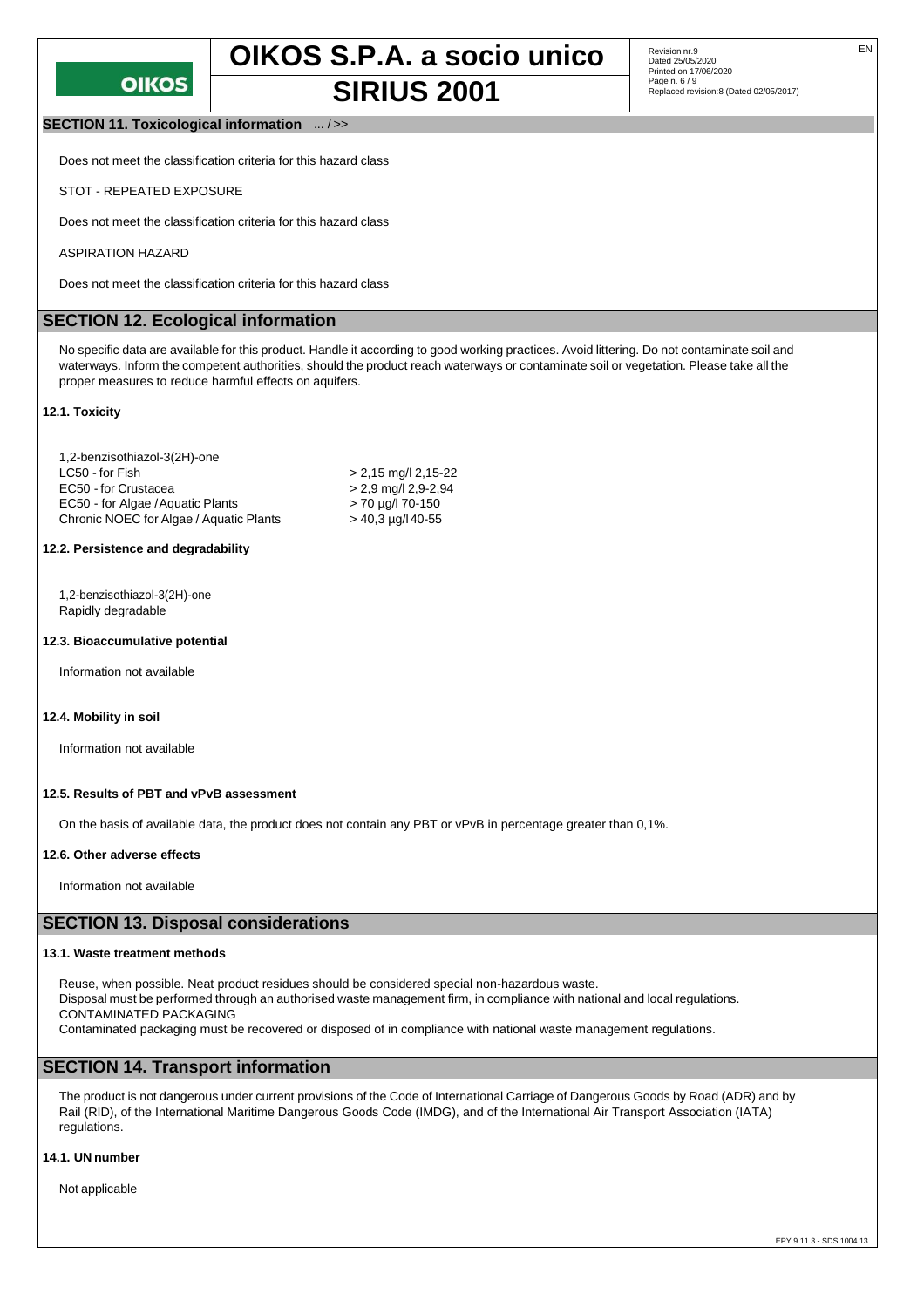

Revision nr.9<br>Dated 25/05/2020 Printed on 17/06/2020<br>Page n. 7 / 9

**SECTION 14. Transport information** ... / >>

**14.2. UN proper shipping name**

Not applicable **14.3. Transport hazard class(es)**

Not applicable **14.4. Packing group**

Not applicable **14.5. Environmental hazards**

Not applicable **14.6. Special precautions for user**

Not applicable

**14.7. Transport in bulk according to Annex II of Marpol and the IBC Code**

Information not relevant

## **SECTION 15. Regulatory information**

#### **15.1. Safety, health and environmental regulationsllegislation specific for the substance or mixture**

Seveso Category - Directive 2012/18/EC: None

Restrictions relating to the product or contained substances pursuant to Annex XVII to EC Regulation 1907/2006 **None** 

Substances in Candidate List (Art. 59 REACH)

On the basis of available data, the product does not contain any SVHC in percentage greater than 0,1%.

Substances subject to authorisation (Annex XIV REACH) None

Substances subject to exportation reporting pursuant to (EC) Reg. 649/2012:

## None

Substances subject to the Rotterdam Convention:

None

Substances subject to the Stockholm Convention:

None

Healthcare controls Information not available

VOC (Directive 2004/42/EC) : Matt coatings for interior walls and ceilings.

German regulation on the classification of substances hazardous to water (AwSV, vom 18. April 2017) WGK 1: Low hazard to waters

### **15.2. Chemical safety assessment**

A chemical safety assessment has not been performed for the preparation/for the substances indicated in section 3.

## **SECTION 16. Other information**

Text of hazard (H) indications mentioned in section 2-3 of the sheet:

| Acute Tox. 2             | Acute toxicity, category 2                                         |
|--------------------------|--------------------------------------------------------------------|
| Acute Tox. 4             | Acute toxicity, category 4                                         |
| Eye Dam. 1               | Serious eye damage, category 1                                     |
| Skin Irrit. 2            | Skin irritation, category 2                                        |
| Skin Sens. 1             | Skin sensitization, category 1                                     |
| <b>Aquatic Acute 1</b>   | Hazardous to the aquatic environment, acute toxicity, category 1   |
| <b>Aquatic Chronic 2</b> | Hazardous to the aquatic environment, chronic toxicity, category 2 |
|                          |                                                                    |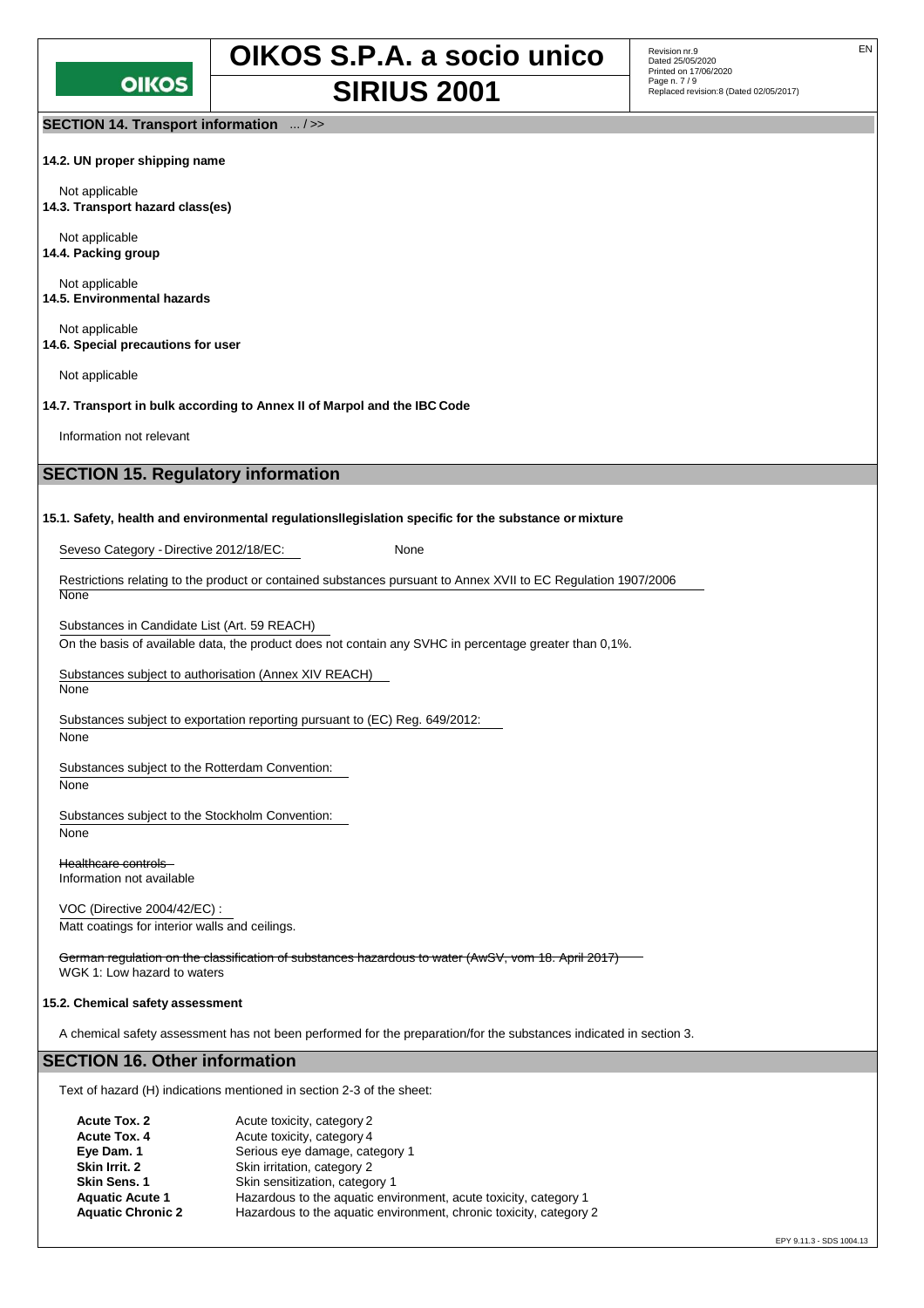## **OIKOS**

**OIKOS S.P.A. a socio unico** Revision nr.9 **SIRIUS 2001** Page n. 8/9 **SIRIUS** 

**SECTION 16. Other information** ... / >>

| H330          | Fatal if inhaled.                                |
|---------------|--------------------------------------------------|
| H302          | Harmful if swallowed.                            |
| H318          | Causes serious eye damage.                       |
| H315          | Causes skin irritation.                          |
| H317          | May cause an allergic skin reaction.             |
| H400          | Very toxic to aquatic life.                      |
| H411          | Toxic to aquatic life with long lasting effects. |
| <b>EUH210</b> | Safety data sheet available on request.          |
|               |                                                  |

LEGEND:

- ADR: European Agreement concerning the carriage of Dangerous goods by Road
- CAS NUMBER: Chemical Abstract Service Number
- CE50: Effective concentration (required to induce a 50% effect)
- CE NUMBER: Identifier in ESIS (European archive of existing substances)
- CLP: EC Regulation 1272/2008
- DNEL: Derived No Effect Level
- EmS: Emergency Schedule
- GHS: Globally Harmonized System of classification and labeling of chemicals
- IATA DGR: International Air Transport Association Dangerous Goods Regulation
- IC50: Immobilization Concentration 50%
- IMDG: International Maritime Code for dangerous goods
- IMO: International Maritime Organization
- INDEX NUMBER: Identifier in Annex VI of CLP
- LC50: Lethal Concentration 50%
- LD50: Lethal dose 50%
- OEL: Occupational Exposure Level
- PBT: Persistent bioaccumulative and toxic as REACH Regulation
- PEC: Predicted environmental Concentration
- PEL: Predicted exposure level
- PNEC: Predicted no effect concentration
- REACH: EC Regulation 1907/2006
- RID: Regulation concerning the international transport of dangerous goods by train
- TLV: Threshold Limit Value
- TLV CEILING: Concentration that should not be exceeded during any time of occupationalexposure.
- TWA STEL: Short-term exposure limit
- TWA: Time-weighted average exposure limit
- VOC: Volatile organic Compounds
- vPvB: Very Persistent and very Bioaccumulative as for REACH Regulation
- WGK: Water hazard classes (German).

#### GENERAL BIBLIOGRAPHY

- 1. Regulation (EC) 1907/2006 (REACH) of the European Parliament
- 2. Regulation (EC) 1272/2008 (CLP) of the European Parliament
- 3. Regulation (EU) 790/2009 (I Atp. CLP) of the European Parliament
- 4. Regulation (EU) 2015/830 of the European Parliament
- 5. Regulation (EU) 286/2011 (II Atp. CLP) of the European Parliament
- 6. Regulation (EU) 618/2012 (III Atp. CLP) of the European Parliament
- 7. Regulation (EU) 487/2013 (IV Atp. CLP) of the European Parliament
- 8. Regulation (EU) 944/2013 (V Atp. CLP) of the European Parliament
- 9. Regulation (EU) 605/2014 (VI Atp. CLP) of the European Parliament
- 10. Regulation (EU) 2015/1221 (VII Atp. CLP) of the European Parliament
- 11. Regulation (EU) 2016/918 (VIII Atp. CLP) of the European Parliament
- 12. Regulation (EU) 2016/1179 (IX Atp. CLP)
- 13. Regulation (EU) 2017/776 (X Atp. CLP)
- 14. Regulation (EU) 2018/669 (XI Atp. CLP)
- 15. Regulation (EU) 2018/1480 (XIII Atp. CLP)
- 16. Regulation (EU) 2019/521 (XII Atp. CLP)
- 
- The Merck Index. 10th Edition
- Handling Chemical Safety
- INRS Fiche Toxicologique (toxicological sheet)
- Patty Industrial Hygiene and Toxicology
- N.I. Sax Dangerous properties of Industrial Materials-7, 1989 Edition
- IFA GESTIS website
- ECHA website
- Database of SDS models for chemicals Ministry of Health and ISS (Istituto Superiore di Sanità) Italy

Revision nr.9<br>Dated 25/05/2020 Printed on 17/06/2020<br>Page n. 8 / 9